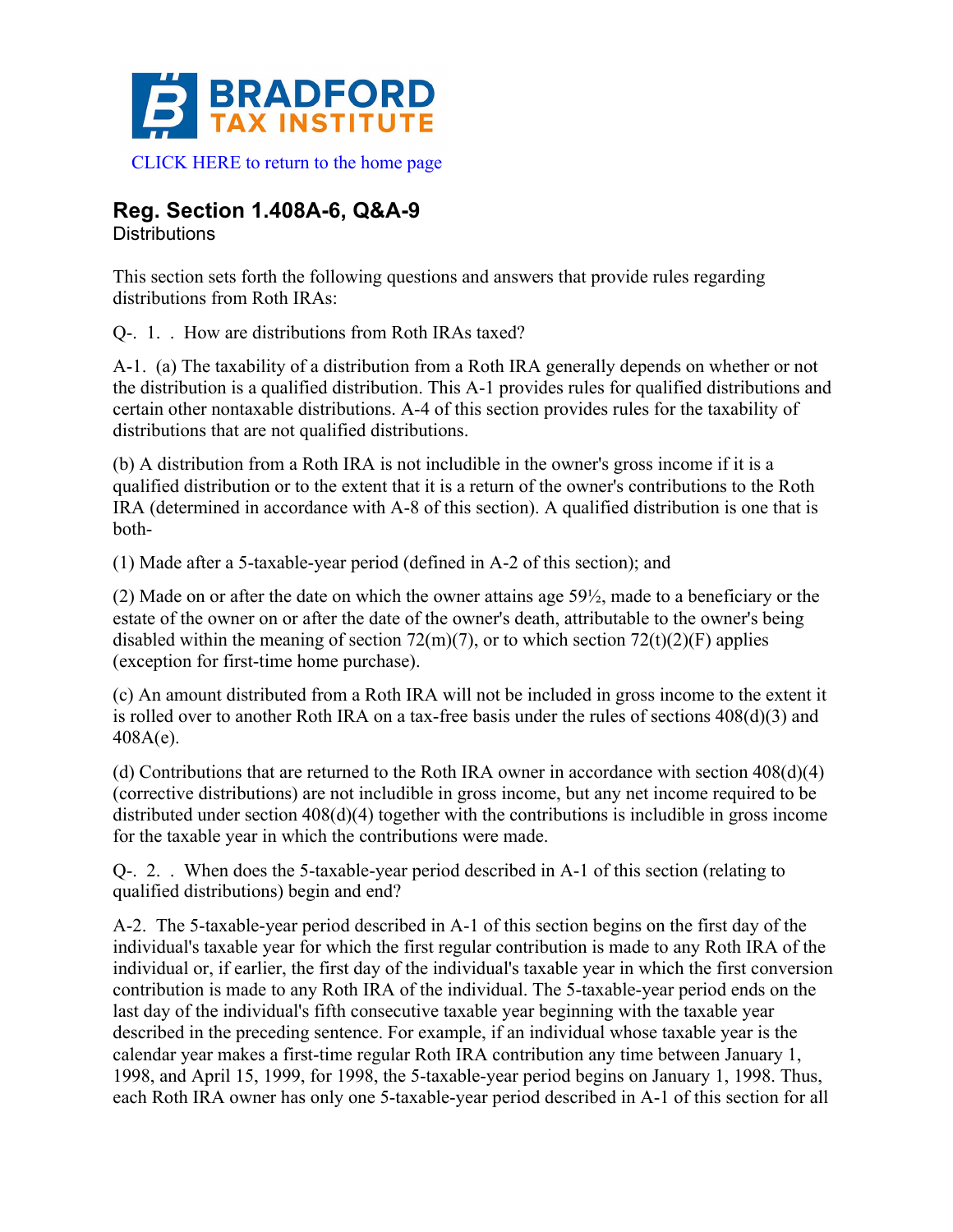the Roth IRAs of which he or she is the owner. Further, because of the requirement of the 5 taxable-year period, no qualified distributions can occur before taxable years beginning in 2003. For purposes of this A-2, the amount of any contribution distributed as a corrective distribution under A-1(d) of this section is treated as if it was never contributed.

Q-. 3. . If a distribution is made to an individual who is the sole beneficiary of his or her deceased spouse's Roth IRA and the individual is treating the Roth IRA as his or her own, can the distribution be a qualified distribution based on being made to a beneficiary on or after the owner's death?

A-3. No. If a distribution is made to an individual who is the sole beneficiary of his or her deceased spouse's Roth IRA and the individual is treating the Roth IRA as his or her own, then, in accordance with §1.408A-2A-4, the distribution is treated as coming from the individual's own Roth IRA and not the deceased spouse's Roth IRA. Therefore, for purposes of determining whether the distribution is a qualified distribution, it is not treated as made to a beneficiary on or after the owner's death.

Q-. 4. . How is a distribution from a Roth IRA taxed if it is not a qualified distribution?

A-4. A distribution that is not a qualified distribution, and is neither contributed to another Roth IRA in a qualified rollover contribution nor constitutes a corrective distribution, is includible in the owner's gross income to the extent that the amount of the distribution, when added to the amount of all prior distributions from the owner's Roth IRAs (whether or not they were qualified distributions) and reduced by the amount of those prior distributions previously includible in gross income, exceeds the owner's contributions to all his or her Roth IRAs. For purposes of this A-4, any amount distributed as a corrective distribution is treated as if it was never contributed.

Q-. 5. . Will the additional tax under 72(t) apply to the amount of a distribution that is not a qualified distribution?

A-5. (a) The 10-percent additional tax under section 72(t) will apply (unless the distribution is excepted under section 72(t)) to any distribution from a Roth IRA includible in gross income.

(b) The 10-percent additional tax under section 72(t) also applies to a nonqualified distribution, even if it is not then includible in gross income, to the extent it is allocable to a conversion contribution, if the distribution is made within the 5-taxable-year period beginning with the first day of the individual's taxable year in which the conversion contribution was made. The 5 taxable-year period ends on the last day of the individual's fifth consecutive taxable year beginning with the taxable year described in the preceding sentence. For purposes of applying the tax, only the amount of the conversion contribution includible in gross income as a result of the conversion is taken into account. The exceptions under section 72(t) also apply to such a distribution.

(c) The 5-taxable-year period described in this A-5 for purposes of determining whether section 72(t) applies to a distribution allocable to a conversion contribution is separately determined for each conversion contribution, and need not be the same as the 5-taxable-year period used for purposes of determining whether a distribution is a qualified distribution under A-1(b) of this section. For example, if a calendar-year taxpayer who received a distribution from a traditional IRA on December 31, 1998, makes a conversion contribution by contributing the distributed amount to a Roth IRA on February 25, 1999 in a qualifying rollover contribution and makes a regular contribution for 1998 on the same date, the 5-taxable-year period for purposes of this A-5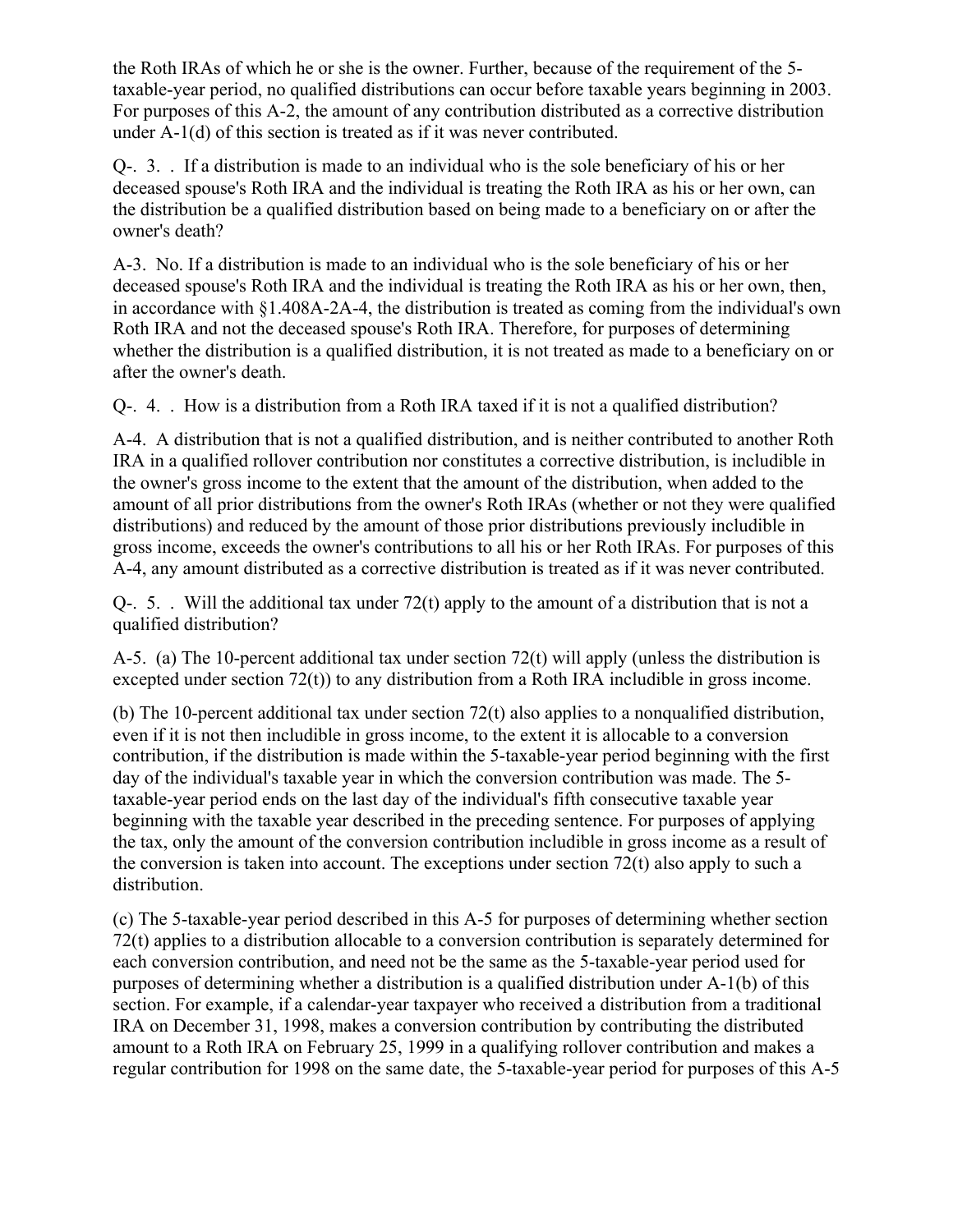begins on January 1, 1999, while the 5-taxable-year period for purposes of A-1(b) of this section begins on January 1, 1998.

Q-. 6. . Is there a special rule for taxing distributions allocable to a 1998 conversion?

A-6. Yes. In the case of a distribution from a Roth IRA in 1998, 1999 or 2000 of amounts allocable to a 1998 conversion with respect to which the 4-year spread for the resultant income inclusion applies (see §1.408A-4 A-8), any income deferred as a result of the election to years after the year of the distribution is accelerated so that it is includible in gross income in the year of the distribution up to the amount of the distribution allocable to the 1998 conversion (determined under A-8 of this section). This amount is in addition to the amount otherwise includible in the owner's gross income for that taxable year as a result of the conversion. However, this rule will not require the inclusion of any amount to the extent it exceeds the total amount of income required to be included over the 4-year period. The acceleration of income inclusion described in this A-6 applies in the case of a surviving spouse who elects to continue the 4-year spread in accordance with §1.408A-4 A-11(b).

Q-. 7. . Is the 5-taxable-year period described in A-1 of this section redetermined when a Roth IRA owner dies?

A-7. (a) No. The beginning of the 5-taxable-year period described in A-1 of this section is not redetermined when the Roth IRA owner dies. Thus, in determining the 5-taxable-year period, the period the Roth IRA is held in the name of a beneficiary, or in the name of a surviving spouse who treats the decedent's Roth IRA as his or her own, includes the period it was held by the decedent.

(b) The 5-taxable-year period for a Roth IRA held by an individual as a beneficiary of a deceased Roth IRA owner is determined independently of the 5-taxable-year period for the beneficiary's own Roth IRA. However, if a surviving spouse treats the Roth IRA as his or her own, the 5 taxable-year period with respect to any of the surviving spouse's Roth IRAs (including the one that the surviving spouse treats as his or her own) ends at the earlier of the end of either the 5 taxable-year period for the decedent or the 5-taxable-year period applicable to the spouse's own Roth IRAs.

Q-. 8. . How is it determined whether an amount distributed from a Roth IRA is allocated to regular contributions, conversion contributions, or earnings?

A-8. (a) Any amount distributed from an individual's Roth IRA is treated as made in the following order (determined as of the end of a taxable year and exhausting each category before moving to the following category)-

(1) From regular contributions;

(2) From conversion contributions, on a first-in-first-out basis; and

(3) From earnings.

(b) To the extent a distribution is treated as made from a particular conversion contribution, it is treated as made first from the portion, if any, that was includible in gross income as a result of the conversion.

Q-. 9. . Are there special rules for determining the source of distributions under A-8 of this section?

A-9. Yes. For purposes of determining the source of distributions, the following rules apply: